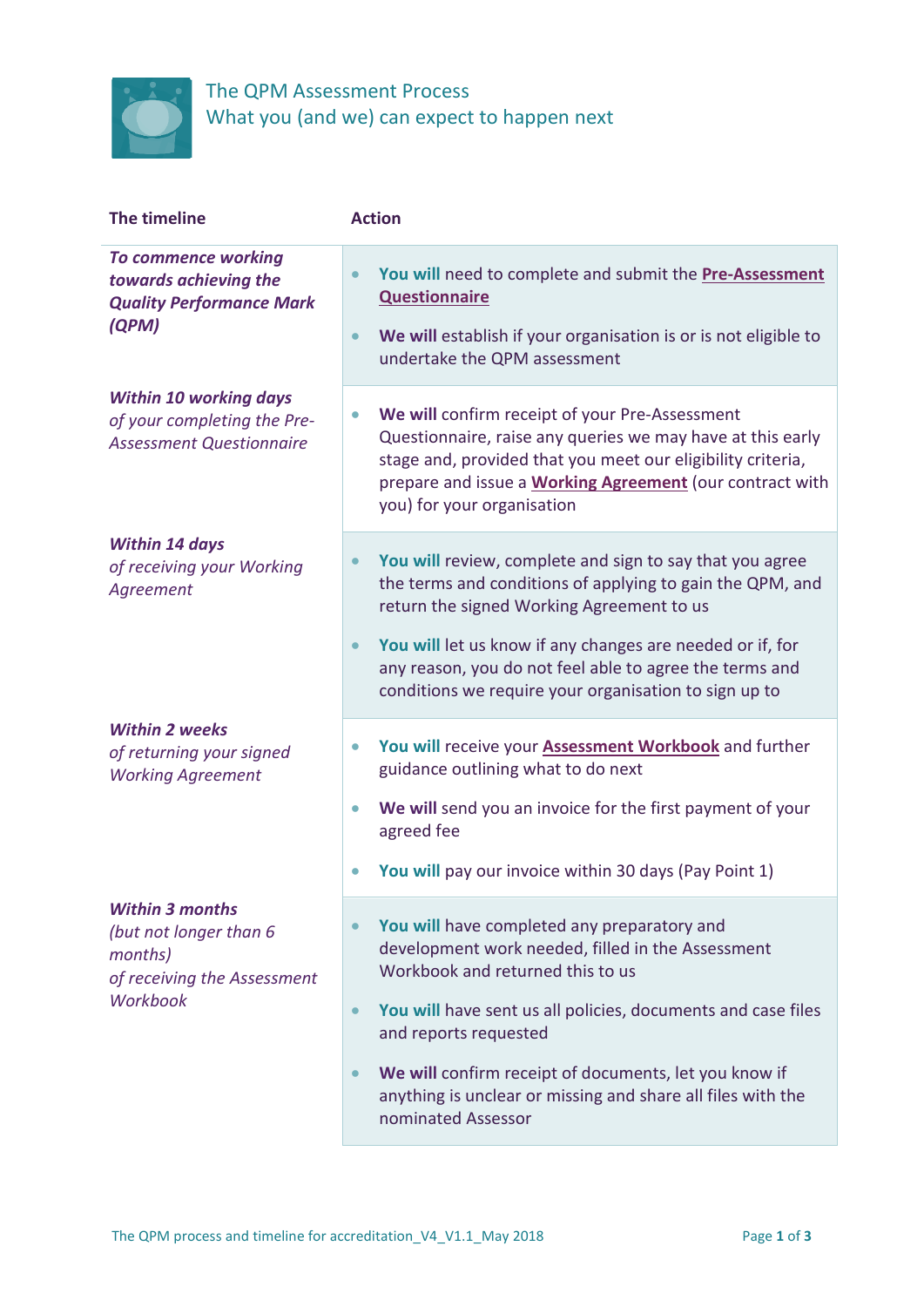| The timeline                                                                                                        | <b>Action</b>                                                                                                                                                                                                                                                                                                                                                                                                                                                                                                                                      |
|---------------------------------------------------------------------------------------------------------------------|----------------------------------------------------------------------------------------------------------------------------------------------------------------------------------------------------------------------------------------------------------------------------------------------------------------------------------------------------------------------------------------------------------------------------------------------------------------------------------------------------------------------------------------------------|
| <b>Within 4 weeks</b><br>of our Assessor receiving your<br><b>Assessment Workbook</b>                               | We will advise you of the outcome of the Assessor's<br>review at Desktop Assessment stage<br>We will prepare a short report that outlines any<br>$\bullet$<br>developments/actions required prior to site assessment<br>We will invite you to proceed to Site Assessment stage, if<br>$\bullet$<br>and when you successfully complete Desktop Assessment<br>stage                                                                                                                                                                                  |
| <b>Within 2 weeks</b><br>of receiving an outcome at<br><b>Desktop Assessment stage</b>                              | You will notify us of your intentions should your<br>$\bullet$<br>organisation not be successful at this stage<br>If progressing, We will work with You to agree dates and<br>$\bullet$<br>plan for our Assessor to visit you, your team and people<br>who use your services<br>We will send you an invoice for the secondment payment<br>$\bullet$<br>of your agreed fee<br>You will pay our invoice within 30 days (Pay Point 2)<br>$\bullet$                                                                                                    |
| As soon as is practicable<br>Following discussions and<br>planning between our<br>Assessor and you and your<br>team | We will provide you with a draft agenda for our visit<br>$\bullet$<br>You will arrange for the people we need to meet with to be<br>present and will brief them about what to expect                                                                                                                                                                                                                                                                                                                                                               |
| Within $4-6$ weeks<br>of a successful outcome at<br>Desktop stage                                                   | We will come and visit you and conduct what we call a Site<br>Assessment<br>We will have pre-prepared questions and areas of your<br>$\bullet$<br>work that we will want to discuss in greater depth<br>You will let us know about anything you feel is important,<br>$\bullet$<br>but was not reflected in your submission at Desktop stage<br>We will indicate the likely outcome(s) of your Assessment.<br>$\bullet$<br>It may not be possible for your Assessor to positively assert<br>if your organisation has passed or failed at this time |